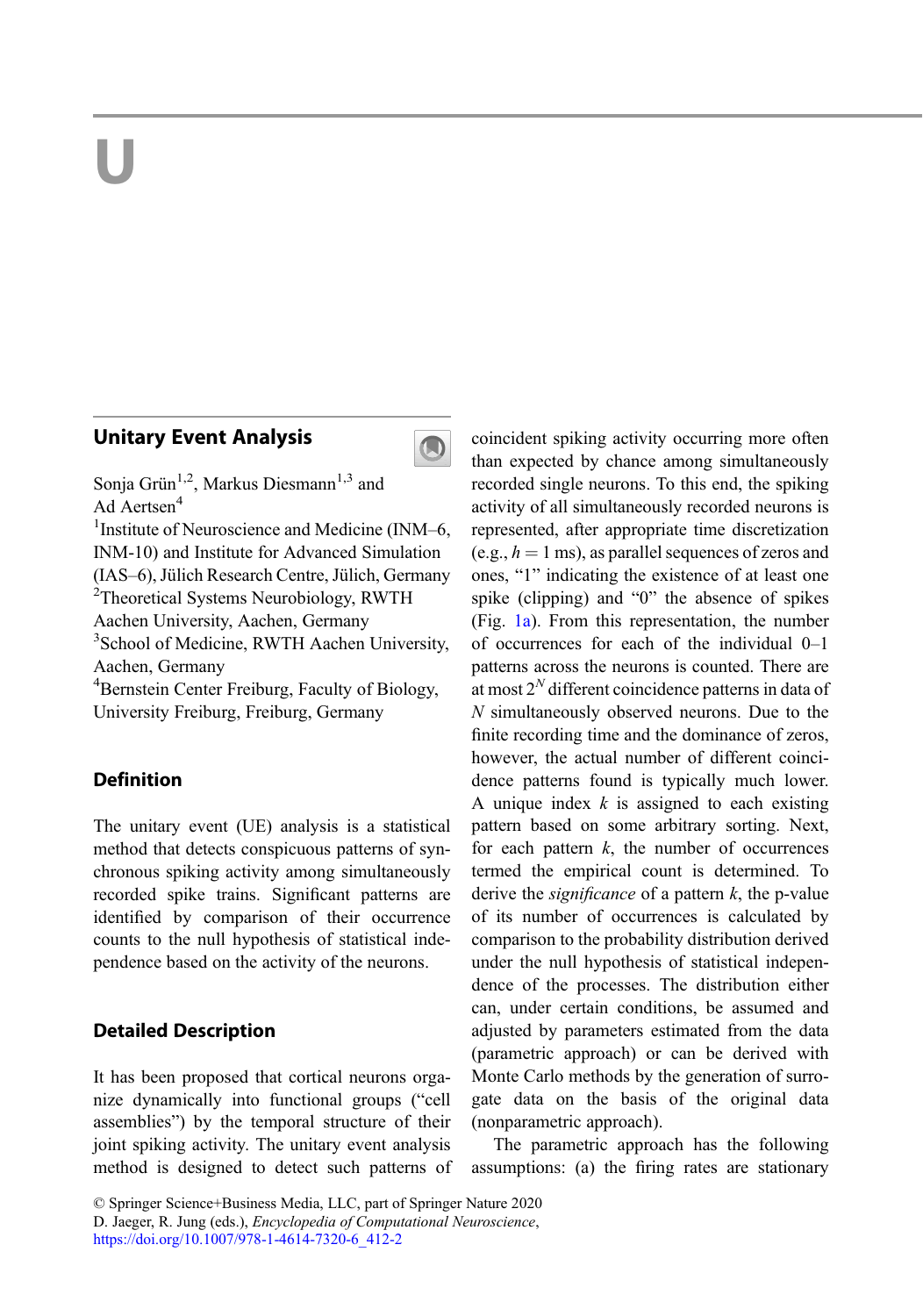<span id="page-1-0"></span>

Unitary Event Analysis, Fig. 1 Binary data representation of N parallel spike trains within a data stretch of  $T \text{ bins}$ of width  $h$ . (b) Distribution of coincidences given the expected number  $n_{exp}$ . Significance (p-value, *black area*)

within the time span of the observation T, and (b) the processes have Poisson properties. Then the expected number of occurrences of a pattern k can analytically be calculated based on the firing rates of the neurons. For each neuron  $i$ , the probability of firing within a bin  $p_i$  is derived by dividing the number of bins occupied by a spike  $c_i$  by the total number of bins in T, i.e., T/h, with h the bin width. The joint probability for pattern  $k$ ,  $P_{\text{exp}}^k$ , to occur by chance is then calculated as the product of the firing probabilities  $p_i$  for the neurons contributing a spike in pattern  $k$  and probabilities  $1 - p_i$  for neurons contributing a 0 to the pattern. The expected number of occurrences of pattern *k* is derived as  $n_{\exp}^k = P_{\exp}^k \cdot T/h$ . This quantity defines the mean of the Poisson distribution that is used to estimate the significance of the pattern by calculation of its p-value, i.e., the area under the distribution from  $n_{emp}^k$  to infinity. If the p-value is smaller or equal to a predefined significance level  $\alpha$ , the pattern is considered to occur significantly more often than by chance. If the *p*-value is larger or equal to  $1 - \alpha$ , the pattern is occurring significantly less often than expected. The p-value may be expressed as the surprise measure (Fig. 1c), a logarithmic transformation of the p-value (Grün et al. [2002a\)](#page-3-0) for better visualization (Fig. [2c](#page-2-0)).

Often experimental data exhibit violations of the above assumptions, i.e., firing rates may change even on a short timescales or spike trains deviate from Poisson statistics. In the latter case, the coincidence distribution is not well described anymore by a Poisson distribution (e.g., Pipa et al. [2013](#page-3-0)),

of the number of empirically found coincidences  $n_{\text{emp}}$ . (c) Transformation of the p-value into the surprise measure S. The *arrow* indicates the surprise value corresponding to the identified p-value (jp) in **b**. (Modified from Grün ([2009\)](#page-3-0))

since the process type influences the distribution. If firing rate changes are not properly considered, the estimated mean of the distribution may not be correct. If such cases are ignored, this may lead to false-positive outcomes and wrong interpretation of the data (Grün [2009](#page-3-0); Grün et al. [2010](#page-3-0)). Thus, an alternative approach for the estimation of the significance is based on a numerical (Monte Carlo) method, in which the original data are manipulated to destroy potential spike synchrony but conserve all other features of the spike trains. One example is spike dithering, i.e., the random displacement of each individual spike within a small time window (e.g., Pipa et al. [2003](#page-3-0); for details and alternative approaches, see Louis et al. [2010a,](#page-3-0) [b](#page-3-0)). The resulting surrogate data are then analyzed like the original data for the number of occurrences of patterns of interest. Pattern counts from many repetitions of this procedure realizing the null hypothesis of independence form the distribution, which is then used for the significance estimation of the empirical pattern count.

When aiming at the analysis of the correlation structure of the neuronal spiking activity in relation to behavior, which is dynamic by nature, the analysis has to be performed in a time-dependent manner. Also the firing rates typically change in time which needs to be accounted for. Therefore, the UE analysis is applied within a time window of length T (i.e., 100 ms duration) that is slid along the data (for proper choice of the analysis window, see Grün et al. [2002b](#page-3-0)). This enables the study of the dynamics of the correlation structure. It was found in a number of studies that spike synchronization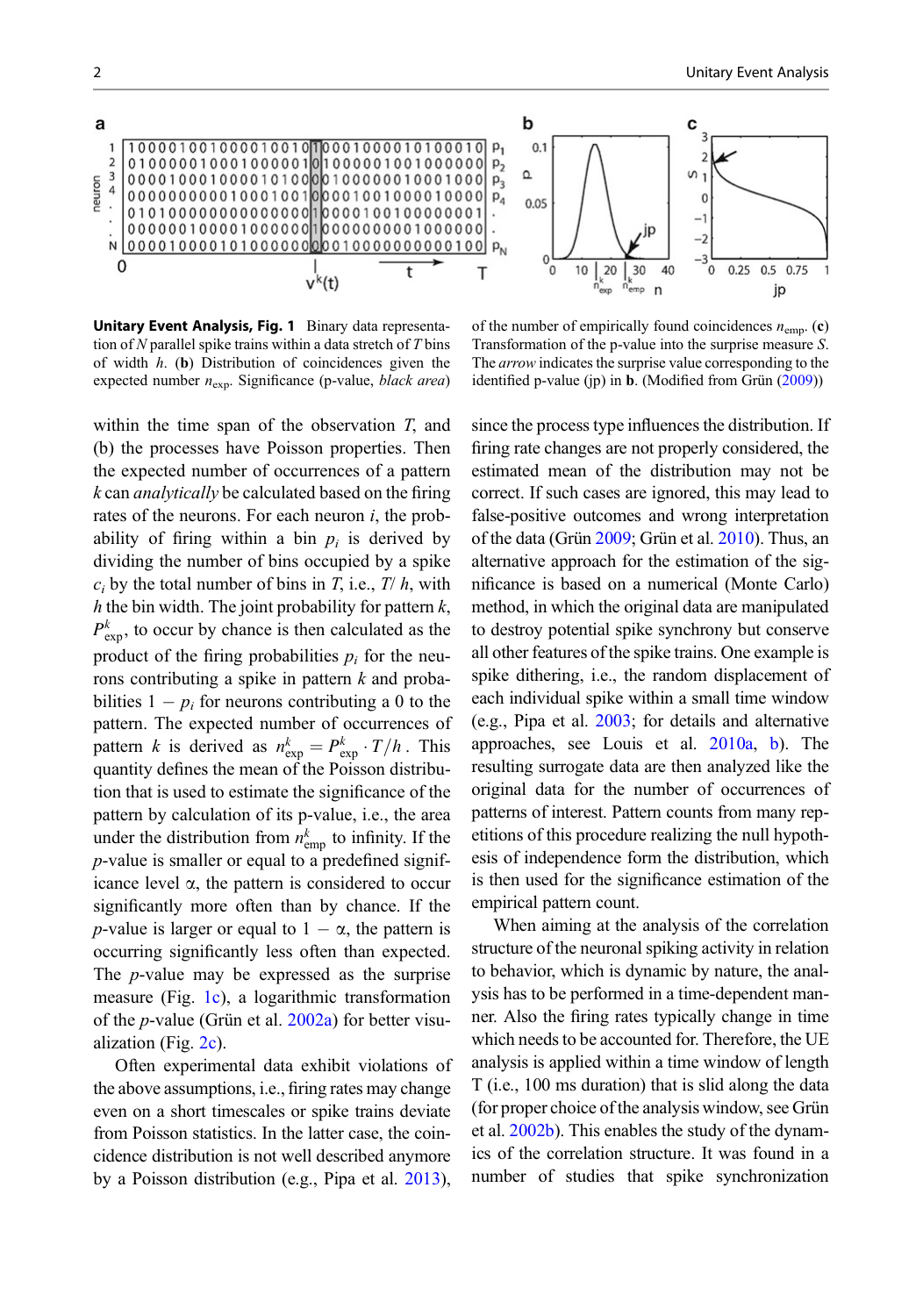#### <span id="page-2-0"></span>Unitary Event Analysis,

Fig. 2 Temporal modulation of synchronous activity. UE analysis of two simultaneously recorded single neurons from motor cortex of awake behaving monkey. The monkey was involved in a delayed pointing task, where the duration of the preparation period (after PS) to the requested movement (RS) was selected randomly from four possible durations (600, 900, 1200, 1500 ms) from trial to trial. Here trials (36) with the longest duration (1500 ms) were pooled. (a) Raster displays of spike discharges of two neurons. (b) Comparison of measured (black) and expected (gray) coincidence rates. Allowed coincidence width  $\pm$  2 ms. (c) Surprise as a function of trial time. (d) Dot display with unitary events (squares) detected based on a significance level of  $\alpha = 0.05$ , in sliding windows of  $T = 100$  ms. (Modified from Riehle et al. ([1997\)](#page-3-0))



modulates in time in relation to the behavioral context (e.g., Riehle et al. [1997](#page-3-0); Grün et al. [1999;](#page-3-0) Riehle et al. [2000;](#page-3-0) Maldonado et al. [2008](#page-3-0); Kilavik et al. [2009;](#page-3-0) Ito et al. [2011\)](#page-3-0).

The experiments are typically repeated over several trials to improve the statistics of the analysis. For this purpose, the trial data are aligned to an (behavioral) event of interest. The analysis window is then slit along the aligned data, and at each window position, the data of the same time segment are jointly considered. The empirical pattern counts are derived by summing the occurrence counts of the same pattern in the different trials to provide the empirical count egi<br>att<br>iff<br> $\widetilde{n}_{e}^{k}$ each window position, the data of the same time<br>segment are jointly considered. The empirical<br>pattern counts are derived by summing the<br>occurrence counts of the same pattern in the<br>different trials to provide the empirica si<br>nt<br>a<br>nts the expected number is calculated trial by trial and then summed to the total number

 providing the mean of the distribution as introduced above. Taking the sum instead of an estimate based on average firing rates across trials has the advantage to account for cross-trial non-stationarities in the firing rates (Grün et al. [2003\)](#page-3-0). For the nonparametric approach, the count across trials is compared to the count distribution derived from surrogates by the sum of counts of the surrogates across the trials. For population measures, i.e., for statistics of the data across several sessions, one may proceed by adding more trial data, however now resulting from the different sessions (see for details Kilavik et al. [2009](#page-3-0)).

In 2017 the unitary event analysis was newly implemented in Python and is available in the open source Electrophysiology Analysis Toolbox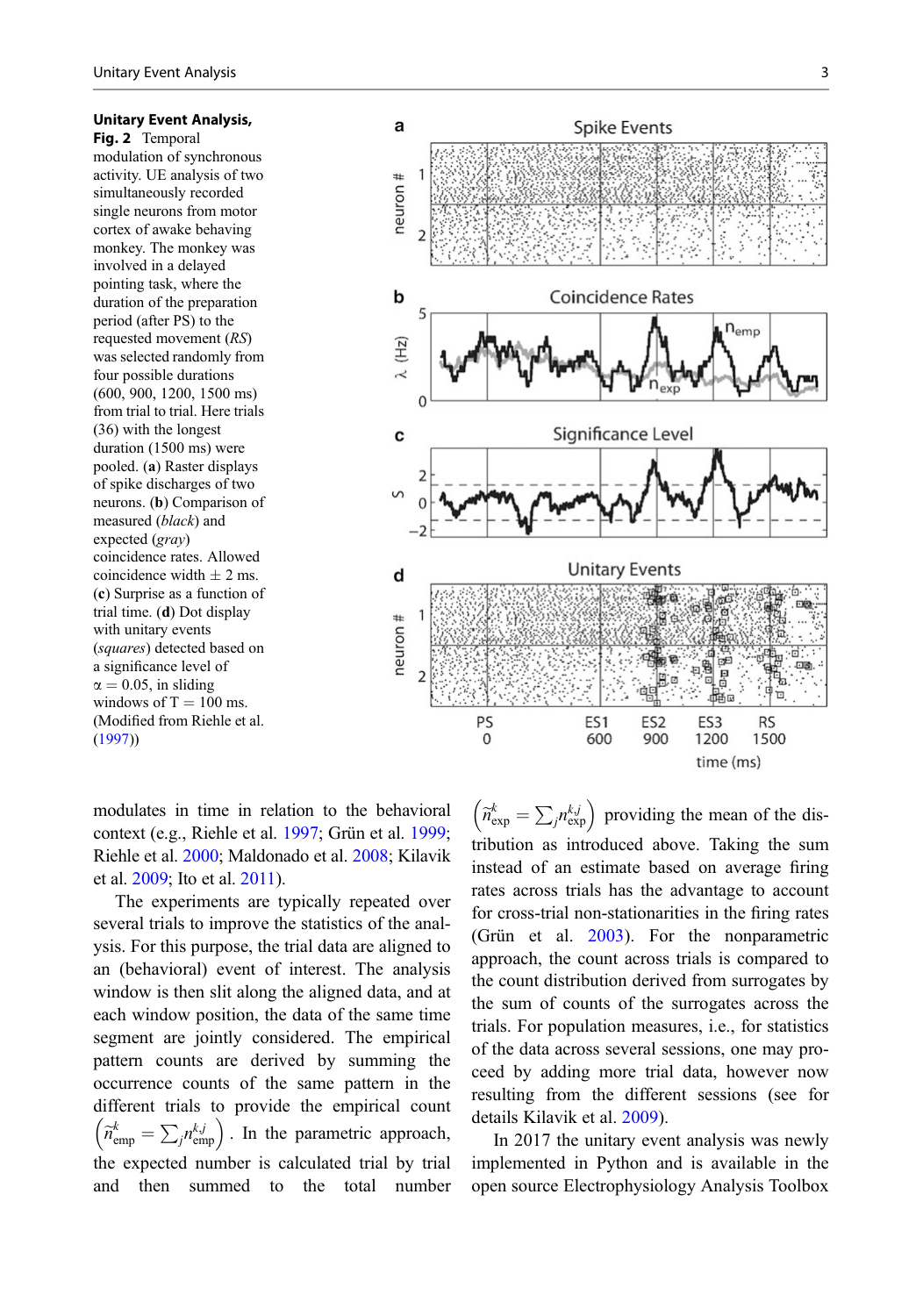<span id="page-3-0"></span>(Elephant, RRID:SCR\_003833) at [http://python](http://python-elephant.org)[elephant.org](http://python-elephant.org). One of the unit tests of the Python UE implementation is the reimplementation of the UE analysis performed in Riehle et al. (1997) published as Rostami et al. ([2017\)](#page-4-0) in ReScience. Therein Rostami et al. showed that the UEs are identically and correctly detected on a spike-byspike basis. The data and code is fully available from [https://github.com/ReScience-](https://github.com/ReScience-Archives/Rostami-Ito-Denker-Gruen-2017/tree/master/article)[Archives/Rostami-Ito-Denker-Gruen-2017/tree/](https://github.com/ReScience-Archives/Rostami-Ito-Denker-Gruen-2017/tree/master/article) [master/article](https://github.com/ReScience-Archives/Rostami-Ito-Denker-Gruen-2017/tree/master/article).

This method is not designed to detect higherorder correlations, since the null hypothesis is statistical independence. Shimazaki et al. [\(2012](#page-4-0)) extended the approach within the information geometry framework. This identifies in a timedependent manner higher-order spike correlation patterns. The analyses of massively parallel spike data (e.g., in the range of 100 neurons) require statistical methods that either ignore the individual spike patterns (e.g., Staude et al. [2010a](#page-4-0), [b](#page-4-0)) or pool across patterns to avoid severe multiple testing problems (Picado-Muiño et al. 2013; Torre et al. [2013,](#page-4-0) [2016a](#page-4-0), [b](#page-4-0); Stella et al. [2019](#page-4-0)).

## Cross-References

- **Exercise 2** [Correlation Analysis of Parallel Spike Trains](http://link.springer.com/search?facet-eisbn=978-1-4614-7320-6&facet-content-type=ReferenceWorkEntry&query=Correlation Analysis of Parallel Spike Trains)
- ▶ [Estimation of Neuronal Firing Rate](http://link.springer.com/search?facet-eisbn=978-1-4614-7320-6&facet-content-type=ReferenceWorkEntry&query=Estimation of Neuronal Firing Rate)
- ▶ [Gravity Analysis of Parallel Spike Trains](http://link.springer.com/search?facet-eisbn=978-1-4614-7320-6&facet-content-type=ReferenceWorkEntry&query=Gravity Analysis of Parallel Spike Trains)
- ▶ [Higher-Order Correlation Analysis](http://link.springer.com/search?facet-eisbn=978-1-4614-7320-6&facet-content-type=ReferenceWorkEntry&query=Higher-Order Correlation Analysis)
- ▶ [Information Geometry as Applied to Neural](http://link.springer.com/search?facet-eisbn=978-1-4614-7320-6&facet-content-type=ReferenceWorkEntry&query=Information Geometry as Applied to Neural Spike Data) [Spike Data](http://link.springer.com/search?facet-eisbn=978-1-4614-7320-6&facet-content-type=ReferenceWorkEntry&query=Information Geometry as Applied to Neural Spike Data)
- ▶ [Joint Peri Stimulus Time Histogram \(JPSTH\)](http://link.springer.com/search?facet-eisbn=978-1-4614-7320-6&facet-content-type=ReferenceWorkEntry&query=Joint Peri Stimulus Time Histogram (JPSTH))
- ▶ Signifi[cance Evaluation](http://link.springer.com/search?facet-eisbn=978-1-4614-7320-6&facet-content-type=ReferenceWorkEntry&query=Significance Evaluation)
- $\triangleright$  [Spike Train](http://link.springer.com/search?facet-eisbn=978-1-4614-7320-6&facet-content-type=ReferenceWorkEntry&query=Spike Train)
- ▶ [Surrogate Data for Evaluation of Spike](http://link.springer.com/search?facet-eisbn=978-1-4614-7320-6&facet-content-type=ReferenceWorkEntry&query=Surrogate Data for Evaluation of Spike Correlation) **[Correlation](http://link.springer.com/search?facet-eisbn=978-1-4614-7320-6&facet-content-type=ReferenceWorkEntry&query=Surrogate Data for Evaluation of Spike Correlation)**
- ▶ [Statistical Evaluation of Spatio-Temporal Spike](http://link.springer.com/search?facet-eisbn=978-1-4614-7320-6&facet-content-type=ReferenceWorkEntry&query=Statistical Evaluation of Spatio-Temporal Spike Patterns) [Patterns](http://link.springer.com/search?facet-eisbn=978-1-4614-7320-6&facet-content-type=ReferenceWorkEntry&query=Statistical Evaluation of Spatio-Temporal Spike Patterns)

### References

Grün S (2009) Data-driven significance estimation of precise spike correlation. J Neurophysiol 101:1126–1140. (invited review)

- Grün S, Diesmann M, Grammont F, Riehle A, Aertsen A (1999) Detecting unitary events without discretization of time. J Neurosci Methods 94:67–79
- Grün S, Diesmann M, Aertsen A (2002a) Unitary events' in multiple single-neuron activity. I. Detection and significance. Neural Comput 14(1):43–80
- Grün S, Diesmann M, Aertsen A (2002b) 'Unitary events' in multiple single-neuron activity. II. Non-stationary data. Neural Comput 14(1):81–119
- Grün S, Riehle A, Diesmann M (2003) Effect of cross-trial nonstationarity on joint-spike events. Biol Cybern 88(5):335–351
- Grün S, Diesmann M, Aertsen A (2010) Unitary event analysis. In: Grün S, Rotter S (eds) Analysis of parallel spike trains. Springer series in computational neuroscience. Springer, New York
- Ito J, Maldonado P, Singer W, Grün S (2011) Saccaderelated modulations of neuronal excitability support synchrony of visually elicited spikes. Cereb Cortex 21(11):2482–2497. [https://doi.org/10.1093/cercor/](https://doi.org/10.1093/cercor/bhr020) [bhr020](https://doi.org/10.1093/cercor/bhr020)
- Kilavik BE, Roux S, Ponce-Alvarez A, Confais J, Grün S, Riehle A (2009) Long-term modifications in motor cortical dynamics induced by intensive practice. J Neurosci 29(40):12653–12663
- Louis S, Gerstein GL, Grün S, Diesmann M (2010a) Surrogate spike train generation through dithering in operational time. Front Comput Neurosci 4:127. <https://doi.org/10.3389/fncom.2010.00127>
- Louis S, Borgelt C, Grün S (2010b) Generation and selection of surrogate methods for correlation analysis. In: Grün S, Rotter S (eds) Analysis of parallel spike trains. Springer series in computational neuroscience. Springer, New York
- Maldonado P, Babul C, Singer W, Rodriguez E, Berger D, Grün S (2008) Synchronization of neuronal responses in primary visual cortex of monkeys viewing natural images. J Neurophysiol 100:1523–1532
- Picado-Muiño D, Borgelt C, Berger D, Gerstein G, Grün S (2013) Finding neural assemblies with frequent item set mining. Front Neuroinform 7:9. [https://doi.org/](https://doi.org/10.3389/fninf.2013.00009) [10.3389/fninf.2013.00009](https://doi.org/10.3389/fninf.2013.00009)
- Pipa G, Diesmann M, Grün S (2003) Significance of jointspike events based on trial-shuffling by efficient combinatorial methods. Complexity 8(4):79–86
- Pipa G, Grün S, van Vreeswijk C (2013) Impact of spiketrain autostructure on probability distribution of jointspike events. Neural Comput 25(5):1123–1163. [https://](https://doi.org/10.1162/NECO_a_00432) [doi.org/10.1162/NECO\\_a\\_00432](https://doi.org/10.1162/NECO_a_00432). Epub 2013 Mar 7
- Riehle A, Grün S, Diesmann M, Aertsen A (1997) Spike synchronization and rate modulation differentially involved in motor cortical function. Science 278:1950–1953
- Riehle A, Grammont F, Diesmann M, Grün S (2000) Dynamical changes and temporal precision of synchronized spiking activity in monkey motor cortex during movement preparation. J Physiol Paris 94(5–6): 569–582